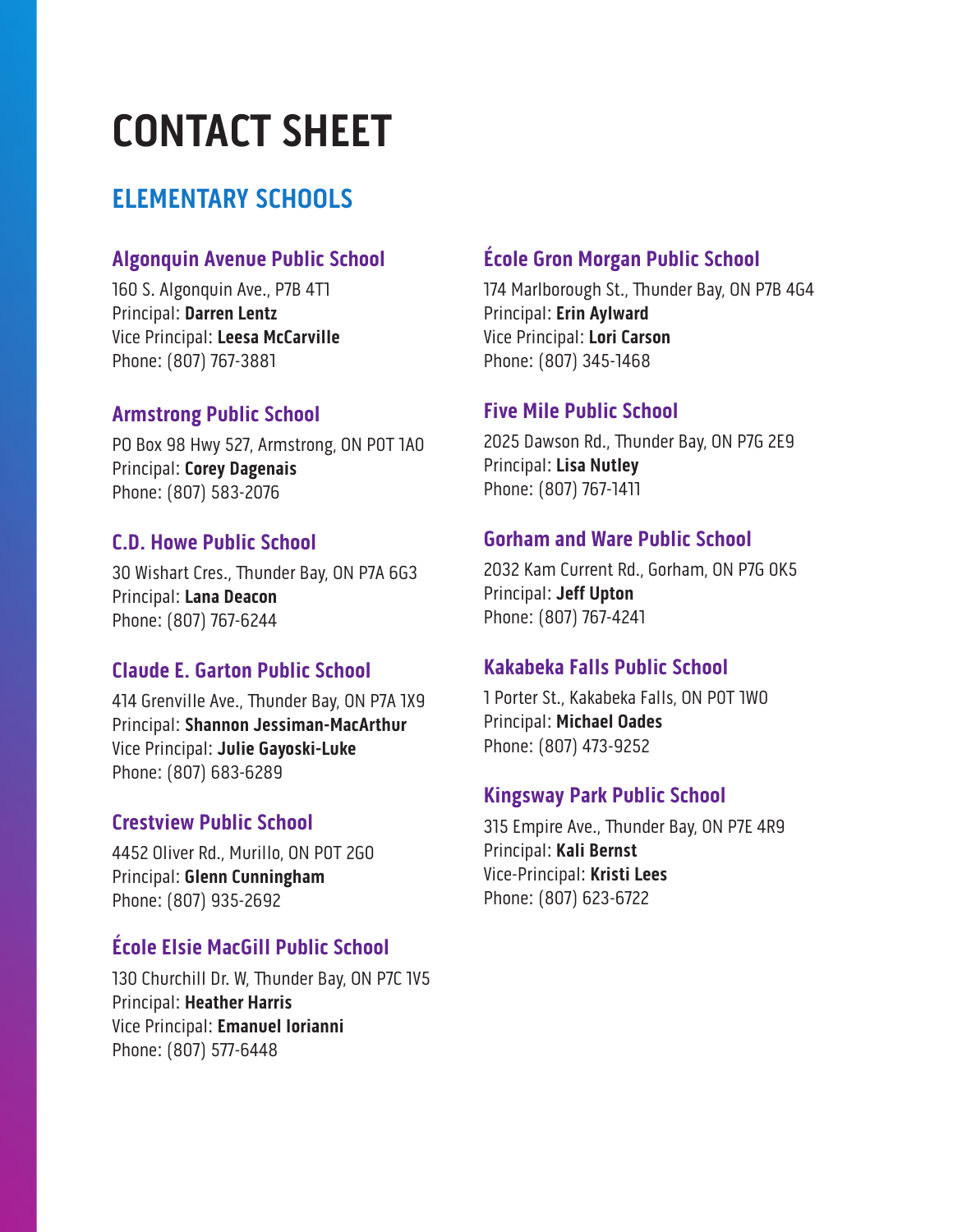# **CONTACT SHEET**

## **ELEMENTARY SCHOOLS**

#### **Lakehead Elementary Virtual School**

600 McKenzie St., Thunder Bay, ON P7C 4Z3 Principal: **Andrea Pugliese** Phone: (807) 622-9513

#### **McKellar Park Central Public School**

301 N. Archibald St., Thunder Bay, ON P7C 3Y3 Principal: **Jo-Anne Giertuga** Phone: (807) 623-2289

#### **McKenzie Public School**

1625 Lakeshore Dr., Shuniah, ON P7A 0T2 Principal: **Shannon Jessiman-MacArthur** Vice Principal: **Casey Charles** Phone: (807) 983-2355

#### **Nor'wester View Public School**

1946 Mountain Road, Thunder Bay, ON P7J 1C8 Principal: **Pauline Fontaine** Phone: (807) 475-9231

#### **Ogden Community Public School**

600 McKenzie St., Thunder Bay, ON P7C 4Z3 Principal: **Andrea Pugliese** Phone: (807) 622-9513

#### **Sherbrooke Public School**

110 Sherbrooke St., Thunder Bay, ON P7C 4R6 Principal: **Leslie Hynnes** Phone: (807) 475-4226

#### **St. James Public School**

243 St. James St., Thunder Bay, ON P7A 3P1 Principal: **Angelina Tassone** Phone: (807) 345-7191

#### **Valley Central Public School**

563 Candy Mountain Dr., Slate River, ON P7J 0B8 Principal: **Lori Ann Badanai** Phone: (807) 473-5810

#### **Vance Chapman Public School**

1000 Huron Ave., Thunder Bay, ON P7A 6L4 Principal: **Corrine Russell** Phone: (807) 344-8661

#### **Westmount Public School**

120 W. Begin St., Thunder Bay, ON P7E 5M4 Principal: **Mark Moorhouse** Phone: (807) 623-7715

#### **Whitefish Valley Public School**

1092 Hwy 595, Kakabeka Falls, ON P0T 1W0 Principal: **Michael Oades** Vice Principal: **Catherine Jonas** Phone: (807) 475-3181

#### **Woodcrest Public School**

867 Woodcrest Rd., Thunder Bay, ON P7G 0A3 Principal: **Nikki Marks** Vice Principal: **Angela Delorey** Phone: (807) 346-9396